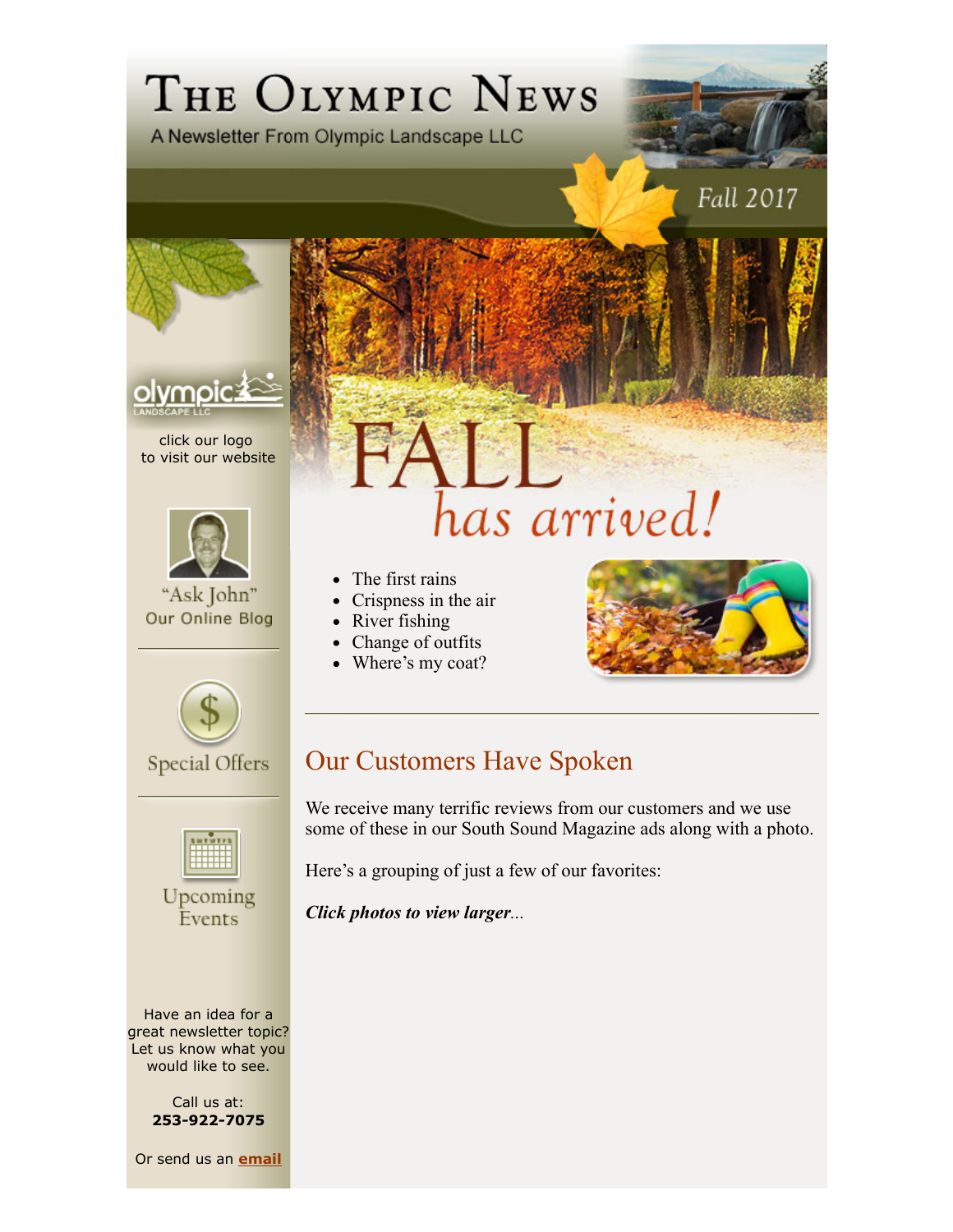

We love what we do and sure love working with our customers great friends, great memories.

## Two Upcoming Events

Miracle Makers' Breakfast

October 4th

*Please join us for our 14th Annual Miracle Makers' Breakfast!*



You're invited to gather with us over breakfast to support and celebrate our important mission in the community. This annual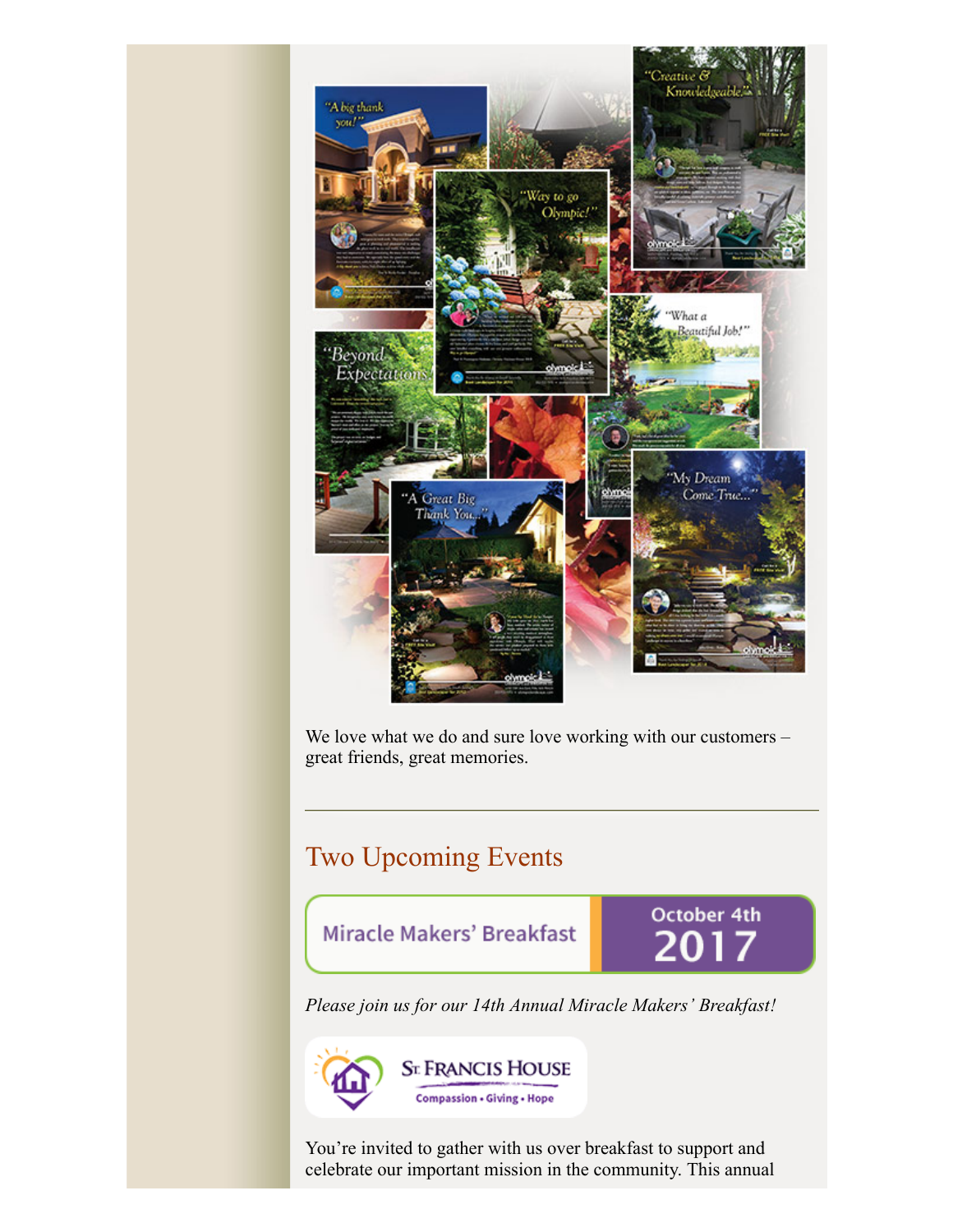fundraising event is truly an inspiring, life-changing morning of miracles.

Wednesday, October 4, 2017, 7:30 – 9:00am Bethany Baptist Church, 713 South Hill Park Drive, Puyallup 98373

### **For more information visit:**

http://www.puyallupfrancishouse.org/miracle-makers-breakfast



Come join us in this community event.

Olympic Landscape is pleased to be a sponsor of the 2017 Tacoma Film Festival.

This event is presented by The Grand Cinema, a non-profit art-house theater in Tacoma. Its mission is to enhance the cultural vitality of the community through the art of film.

### **For more information visit:**

http://www.tacomafilmfestival.com/tacoma-film-festival/

# **Would You Give Us a Review??**

We would love your feedback! If you have had experience with Olympic as a customer, we would appreciate your rating/review. You can share the thoughts you wish to convey about your experience with us in general, or with individual staff and crew people, on social media sites like Facebook, Google, Yelp, Angie's List, etc. To do a quick Facebook rating/review **click here**.



We appreciate the opportunity to hear your valuable feedback!

# Don't Forget

Winterize your sprinkler system before the freezing weather. Various components within your system can freeze and break during sustained freezing spells if the lines are full of water. Normally this